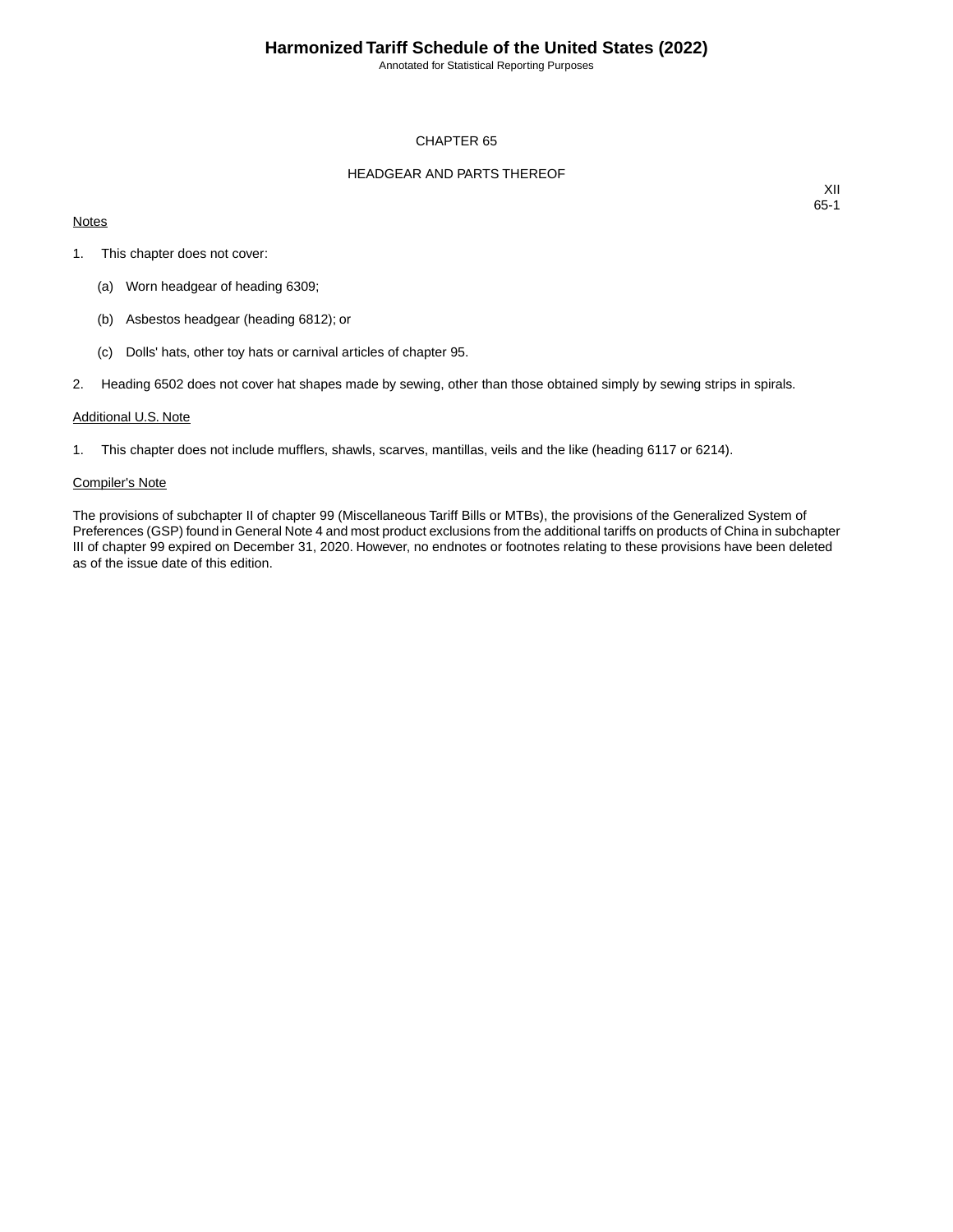Annotated for Statistical Reporting Purposes

| Heading/        | Stat.       |                                                                                                                                                                                                               | Unit           | Rates of Duty          |                                                                                                                                             |                     |
|-----------------|-------------|---------------------------------------------------------------------------------------------------------------------------------------------------------------------------------------------------------------|----------------|------------------------|---------------------------------------------------------------------------------------------------------------------------------------------|---------------------|
| Subheading      | Suf-<br>fix | <b>Article Description</b>                                                                                                                                                                                    | of<br>Quantity | General                | $\mathbf{1}$<br>Special                                                                                                                     | 2                   |
| 6501.00         |             | Hat forms, hat bodies and hoods of felt, neither blocked to<br>shape nor with made brims; plateaux and manchons (including<br>slit manchons), of felt:<br>Of fur felt:                                        |                |                        |                                                                                                                                             |                     |
| 6501.00.30 00   |             |                                                                                                                                                                                                               | kg             |                        |                                                                                                                                             | $$16/doz. +$<br>25% |
| 6501.00.60 00   |             |                                                                                                                                                                                                               | kg             |                        | . doz 96¢/doz. + 1.4% <sup>1/</sup> Free (A, AU, BH, CL, S16/doz. +<br>CO, D, E, IL, JO,<br>KR, MA, OM, P,<br>PA, PE, S, SG)                | 25%                 |
| 6501.00.90 00   |             |                                                                                                                                                                                                               | kg             | $10.3\%$ <sup>1/</sup> | Free (AU, BH, CL,<br>CO, IL, JO, KR,<br>MA, OM, P, PA,<br>PE, S, SG)                                                                        | 88.2¢/kg +<br>55%   |
| 6502.00         |             | Hat shapes, plaited or made by assembling strips of any<br>material, neither blocked to shape, nor with made brims, not<br>lined, nor trimmed:<br>Of vegetable fibers, of unspun fibrous vegetable materials, |                |                        |                                                                                                                                             |                     |
| 6502.00.20 00   |             | of paper yarn or of any combination thereof:                                                                                                                                                                  | kg             |                        | doz $34\phi/\text{doz.} + 3.4\%$ <sup>1/</sup> Free (A, AU, BH, CL, \$3/doz. + 50%<br>CO, D, E, IL, JO,<br>KR, MA, OM, P,<br>PA, PE, S, SG) |                     |
| 6502.00.40   00 |             | Not sewed:                                                                                                                                                                                                    | kg             |                        | Free (A, AU, BH, CL, 25%<br>CO, D, E, IL, JO,<br>KR, MA, OM, P,<br>PA, PE, S, SG)                                                           |                     |
| 6502.00.60      |             |                                                                                                                                                                                                               |                |                        |                                                                                                                                             | 25¢/doz. +<br>25%   |
|                 | 30          |                                                                                                                                                                                                               |                |                        |                                                                                                                                             |                     |
|                 | 60          |                                                                                                                                                                                                               |                |                        |                                                                                                                                             |                     |
| 6502.00.90      |             |                                                                                                                                                                                                               | kg             | $6.8\%$ <sup>1/</sup>  | Free (AU, BH, CL,<br>CO, E <sup>*</sup> , IL, JO, KR,<br>MA, OM, P, PA,<br>PE, S, SG)                                                       | 90%                 |
|                 | 30          |                                                                                                                                                                                                               | ka             |                        |                                                                                                                                             |                     |
|                 | 60          |                                                                                                                                                                                                               | doz.<br>kg     |                        |                                                                                                                                             |                     |
|                 |             |                                                                                                                                                                                                               |                |                        |                                                                                                                                             |                     |
|                 |             |                                                                                                                                                                                                               |                |                        |                                                                                                                                             |                     |
|                 |             |                                                                                                                                                                                                               |                |                        |                                                                                                                                             |                     |
|                 |             |                                                                                                                                                                                                               |                |                        |                                                                                                                                             |                     |
|                 |             |                                                                                                                                                                                                               |                |                        |                                                                                                                                             |                     |
|                 |             |                                                                                                                                                                                                               |                |                        |                                                                                                                                             |                     |
|                 |             |                                                                                                                                                                                                               |                |                        |                                                                                                                                             |                     |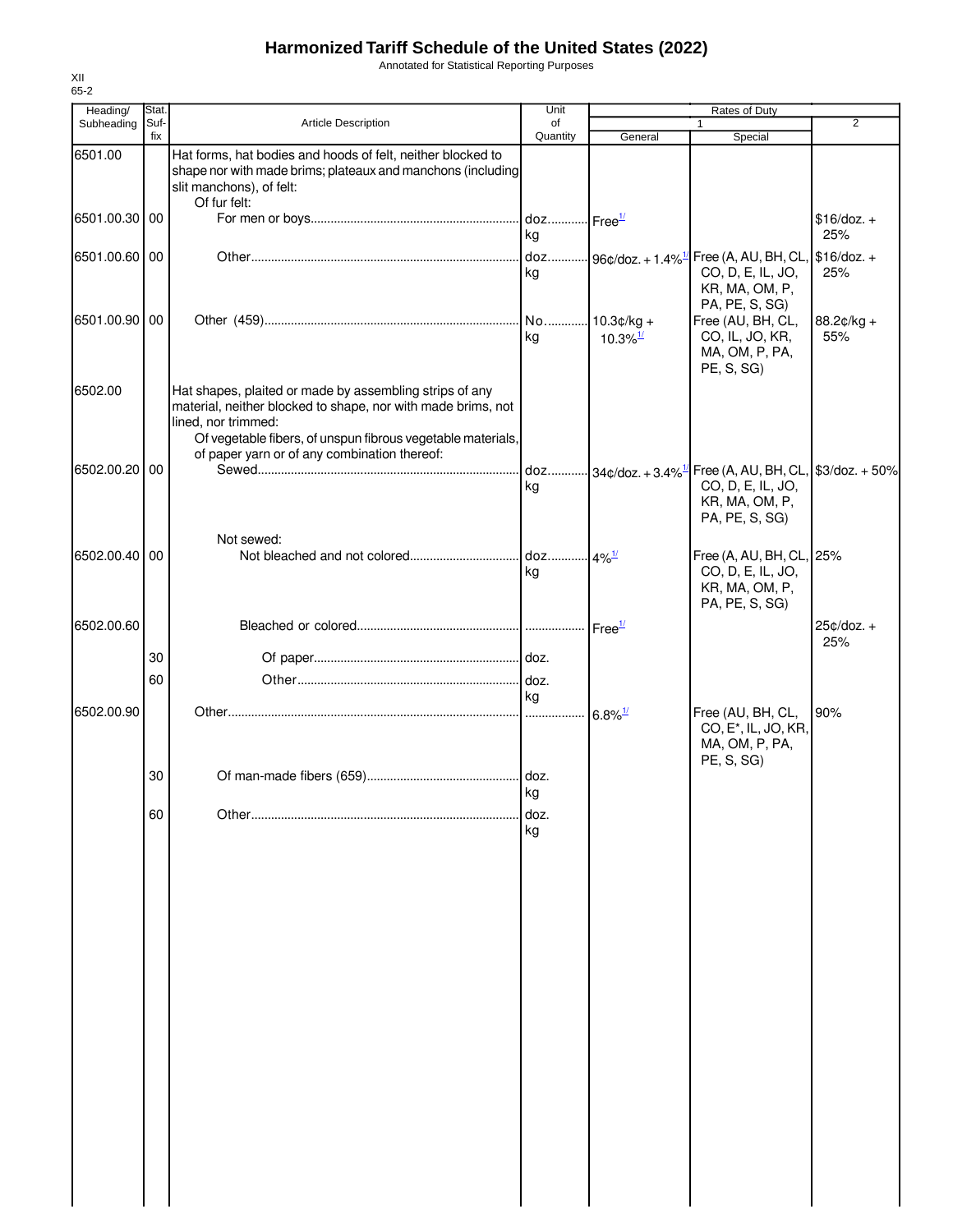Annotated for Statistical Reporting Purposes

| Heading/                 | Stat.       |                                                                                                                                                                                                                                            | Unit           |                                   | Rates of Duty                                                                                                  |                        |
|--------------------------|-------------|--------------------------------------------------------------------------------------------------------------------------------------------------------------------------------------------------------------------------------------------|----------------|-----------------------------------|----------------------------------------------------------------------------------------------------------------|------------------------|
| Subheading               | Suf-<br>fix | Article Description                                                                                                                                                                                                                        | of<br>Quantity | General                           | $\mathbf{1}$<br>Special                                                                                        | $\overline{2}$         |
| 6504.00<br>6504.00.30 00 |             | Hats and other headgear, plaited or made by assembling strips<br>of any material, whether or not lined or trimmed:<br>Of vegetable fibers, of unspun fibrous vegetable materials,<br>of paper yarn or of any combination thereof:          | doz 6%2<br>ka  |                                   | Free (A*, AU, BH,<br>CL, CO, D, E, IL,                                                                         | $$3$ /doz. + 50%       |
| 6504.00.60 00            |             |                                                                                                                                                                                                                                            | kg             | doz 94¢/doz. + 4.6% <sup>3/</sup> | JO, KR, MA, OM,<br>P, PA, PE, S, SG)<br>Free (A*, AU, BH,<br>CL, CO, D, E, IL,<br>JO, KR, MA, OM,              | $$3.50$ /doz. +<br>50% |
| 6504.00.90               |             |                                                                                                                                                                                                                                            |                |                                   | P, PA, PE, S, SG)<br>Free (AU, BH, CL,<br>CO, E <sup>*</sup> , IL, JO, KR,<br>MA, NP, OM, P,<br>PA, PE, S, SG) | 90%                    |
|                          | 15          | Sewed:                                                                                                                                                                                                                                     | kg             |                                   |                                                                                                                |                        |
|                          | 45          | Not sewed:                                                                                                                                                                                                                                 | doz.<br>kg     |                                   |                                                                                                                |                        |
|                          | 60<br>75    |                                                                                                                                                                                                                                            | kg             |                                   |                                                                                                                |                        |
| 6505.00                  |             | Hats and other headgear, knitted or crocheted, or made up<br>from lace, felt or other textile fabric, in the piece (but not in<br>strips), whether or not lined or trimmed; hair-nets of any<br>material, whether or not lined or trimmed: | kg             |                                   |                                                                                                                |                        |
| 6505.00.01               | 00          |                                                                                                                                                                                                                                            |                |                                   | Free (A, AU, BH, CL, 20%<br>CO, D, E, IL, JO,<br>KR, MA, OM, P,<br>PA, PE, S, SG)                              |                        |
|                          |             |                                                                                                                                                                                                                                            |                |                                   |                                                                                                                |                        |
|                          |             |                                                                                                                                                                                                                                            |                |                                   |                                                                                                                |                        |
|                          |             |                                                                                                                                                                                                                                            |                |                                   |                                                                                                                |                        |
|                          |             |                                                                                                                                                                                                                                            |                |                                   |                                                                                                                |                        |
|                          |             |                                                                                                                                                                                                                                            |                |                                   |                                                                                                                |                        |
|                          |             |                                                                                                                                                                                                                                            |                |                                   |                                                                                                                |                        |
|                          |             |                                                                                                                                                                                                                                            |                |                                   |                                                                                                                |                        |
|                          |             |                                                                                                                                                                                                                                            |                |                                   |                                                                                                                |                        |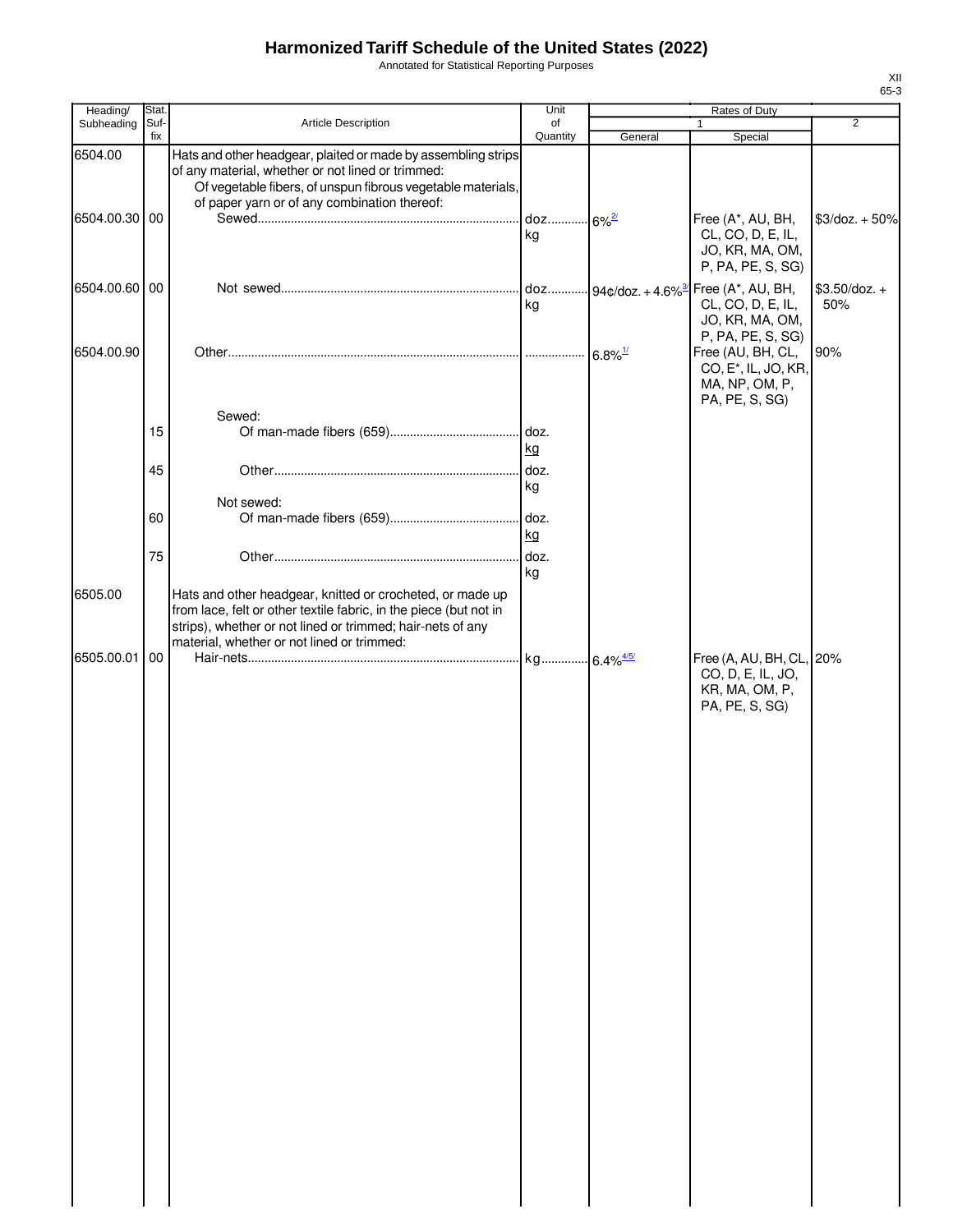Annotated for Statistical Reporting Purposes

| Heading/          | Stat. |                                                                                                                                                                                                       | Unit       | Rates of Duty                  |                                                                                           |                                          |  |
|-------------------|-------|-------------------------------------------------------------------------------------------------------------------------------------------------------------------------------------------------------|------------|--------------------------------|-------------------------------------------------------------------------------------------|------------------------------------------|--|
| Subheading        | Suf-  | Article Description                                                                                                                                                                                   | of         |                                | 1                                                                                         | $\overline{2}$                           |  |
| 6505.00<br>(con.) | fix   | Hats and other headgear, knitted or crocheted, or made up<br>from lace, felt or other textile fabric, in the piece (but not in<br>strips), whether or not lined or trimmed; hair-nets of any          | Quantity   | General                        | Special                                                                                   |                                          |  |
|                   |       | material, whether or not lined or trimmed: (con.)<br>Other:<br>Felt hats and other felt headgear, made from the hat<br>bodies, hoods or plateaux of heading 6501, whether<br>or not lined or trimmed: |            |                                |                                                                                           |                                          |  |
| 6505.00.04        |       |                                                                                                                                                                                                       |            | Free <sup>1/</sup>             |                                                                                           | $$16/doz. +$<br>25%                      |  |
|                   | 10    |                                                                                                                                                                                                       | kg         |                                |                                                                                           |                                          |  |
|                   | 50    |                                                                                                                                                                                                       | doz.<br>kg |                                |                                                                                           |                                          |  |
| 6505.00.08        | 00    |                                                                                                                                                                                                       | No<br>kg   | $+1.9$ ¢/article <sup>1/</sup> | 13.5¢/kg + 6.3% Free (AU, BH, CL,<br>CO, IL, JO, KR,<br>MA, NP, OM, P,<br>PA, PE, S, SG)  | 88.2¢/kg +<br>$55% + 12.5$ ¢/<br>article |  |
|                   |       | Other:<br>Of cotton, flax or both:                                                                                                                                                                    |            |                                |                                                                                           |                                          |  |
| 6505.00.15        |       |                                                                                                                                                                                                       |            |                                | Free (AU, BH, CL,<br>CO, E <sup>*</sup> , IL, JO, KR,<br>MA, NP, OM, P,<br>PA, PE, S, SG) | 45%                                      |  |
|                   | 15    | Of cotton:                                                                                                                                                                                            | kg         |                                |                                                                                           |                                          |  |
|                   |       | Other:                                                                                                                                                                                                |            |                                |                                                                                           |                                          |  |
|                   | 25    | Visors, and other headgear which<br>provides no covering for the crown<br>of the head (359)                                                                                                           | doz.<br>kg |                                |                                                                                           |                                          |  |
|                   | 40    |                                                                                                                                                                                                       | kg         |                                |                                                                                           |                                          |  |
|                   | 60    |                                                                                                                                                                                                       | kg         |                                |                                                                                           |                                          |  |
|                   |       |                                                                                                                                                                                                       |            |                                |                                                                                           |                                          |  |
|                   |       |                                                                                                                                                                                                       |            |                                |                                                                                           |                                          |  |
|                   |       |                                                                                                                                                                                                       |            |                                |                                                                                           |                                          |  |
|                   |       |                                                                                                                                                                                                       |            |                                |                                                                                           |                                          |  |
|                   |       |                                                                                                                                                                                                       |            |                                |                                                                                           |                                          |  |
|                   |       |                                                                                                                                                                                                       |            |                                |                                                                                           |                                          |  |
|                   |       |                                                                                                                                                                                                       |            |                                |                                                                                           |                                          |  |
|                   |       |                                                                                                                                                                                                       |            |                                |                                                                                           |                                          |  |
|                   |       |                                                                                                                                                                                                       |            |                                |                                                                                           |                                          |  |
|                   |       |                                                                                                                                                                                                       |            |                                |                                                                                           |                                          |  |
|                   |       |                                                                                                                                                                                                       |            |                                |                                                                                           |                                          |  |
|                   |       |                                                                                                                                                                                                       |            |                                |                                                                                           |                                          |  |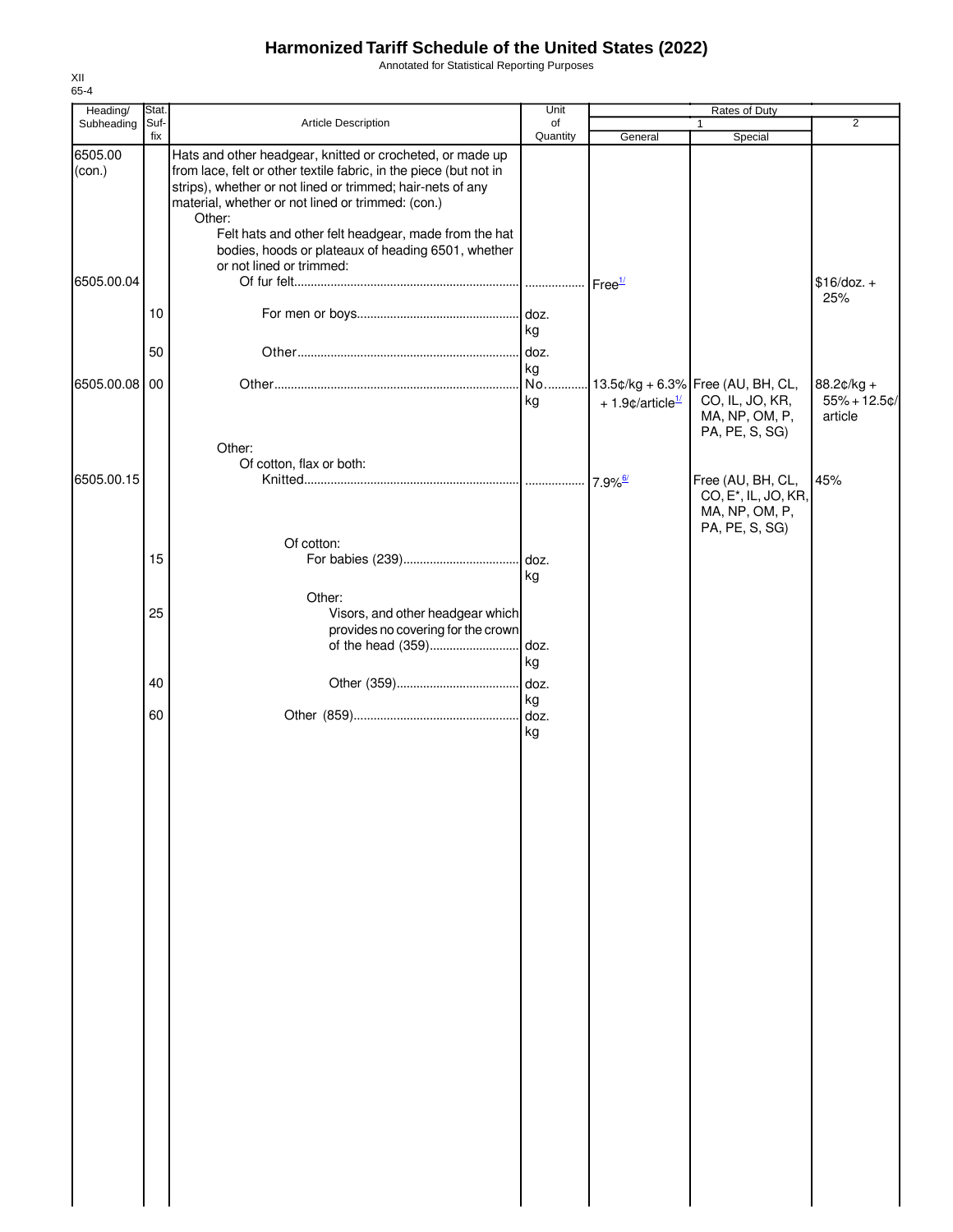Annotated for Statistical Reporting Purposes

| Heading/          | Stat.       |                                                                                                                                                                                                                                                                                                                                        | Unit           |                                        | <b>Rates of Duty</b>                                                                      |                     |
|-------------------|-------------|----------------------------------------------------------------------------------------------------------------------------------------------------------------------------------------------------------------------------------------------------------------------------------------------------------------------------------------|----------------|----------------------------------------|-------------------------------------------------------------------------------------------|---------------------|
| Subheading        | Suf-<br>fix | <b>Article Description</b>                                                                                                                                                                                                                                                                                                             | of<br>Quantity | General                                | $\mathbf{1}$<br>Special                                                                   | $\overline{2}$      |
| 6505.00<br>(con.) |             | Hats and other headgear, knitted or crocheted, or made up<br>from lace, felt or other textile fabric, in the piece (but not in<br>strips), whether or not lined or trimmed; hair-nets of any<br>material, whether or not lined or trimmed: (con.)<br>Other: (con.)<br>Other: (con.)<br>Of cotton, flax or both: (con.)<br>Not knitted: |                |                                        |                                                                                           |                     |
| 6505.00.20        |             | Certified hand-loomed and folklore                                                                                                                                                                                                                                                                                                     |                |                                        | Free (AU, BH, CL,<br>CO, E <sup>*</sup> , IL, JO, KR,<br>MA, NP, OM, P,<br>PA, PE, S, SG) | 37.5%               |
|                   | 30          |                                                                                                                                                                                                                                                                                                                                        | kg             |                                        |                                                                                           |                     |
|                   | 60          |                                                                                                                                                                                                                                                                                                                                        | kg             |                                        |                                                                                           |                     |
| 6505.00.25        |             |                                                                                                                                                                                                                                                                                                                                        |                | $7.5\%$ <sup>1/</sup>                  | Free (AU, BH, CL,<br>CO, E <sup>*</sup> , IL, JO, KR,<br>MA, NP, OM, P,<br>PA, PE, S, SG) | 37.5%               |
|                   | 45<br>90    | Visors, and other headgear of cotton<br>which provides no covering for the                                                                                                                                                                                                                                                             | kg<br>. doz.   |                                        |                                                                                           |                     |
|                   |             | Of wool:                                                                                                                                                                                                                                                                                                                               | kg             |                                        |                                                                                           |                     |
| 6505.00.30        |             | Knitted or crocheted or made up from knitted                                                                                                                                                                                                                                                                                           | .              | $25.4$ ¢/kg +<br>$7.7\%$ <sup>1/</sup> | Free (AU, BH, CL,<br>CO, IL, JO, KR,<br>MA, NP, OM, P,<br>PA, PE, S, SG)                  | $$1.10/kg +$<br>50% |
|                   | 30          |                                                                                                                                                                                                                                                                                                                                        | kg             |                                        |                                                                                           |                     |
|                   | 45          | Other:<br>Visors, and other headgear which<br>provides no covering for the crown of                                                                                                                                                                                                                                                    | kg             |                                        |                                                                                           |                     |
|                   | 90          |                                                                                                                                                                                                                                                                                                                                        | doz.<br>kg     |                                        |                                                                                           |                     |
| 6505.00.40        |             |                                                                                                                                                                                                                                                                                                                                        |                | $31¢/kg + 7.9\%$ <sup>1/</sup>         | Free (AU, BH, CL,<br>CO, IL, JO, KR,<br>MA, NP, OM, P,<br>PA, PE, S, SG)                  | $$1.10/kg +$<br>50% |
|                   | 30          |                                                                                                                                                                                                                                                                                                                                        | doz.<br>kg     |                                        |                                                                                           |                     |
|                   | 45          | Other:<br>Visors, and other headgear which<br>provides no covering for the crown of                                                                                                                                                                                                                                                    | doz.<br>kg     |                                        |                                                                                           |                     |
|                   | 90          |                                                                                                                                                                                                                                                                                                                                        | doz.<br>kg     |                                        |                                                                                           |                     |
|                   |             |                                                                                                                                                                                                                                                                                                                                        |                |                                        |                                                                                           |                     |
|                   |             |                                                                                                                                                                                                                                                                                                                                        |                |                                        |                                                                                           |                     |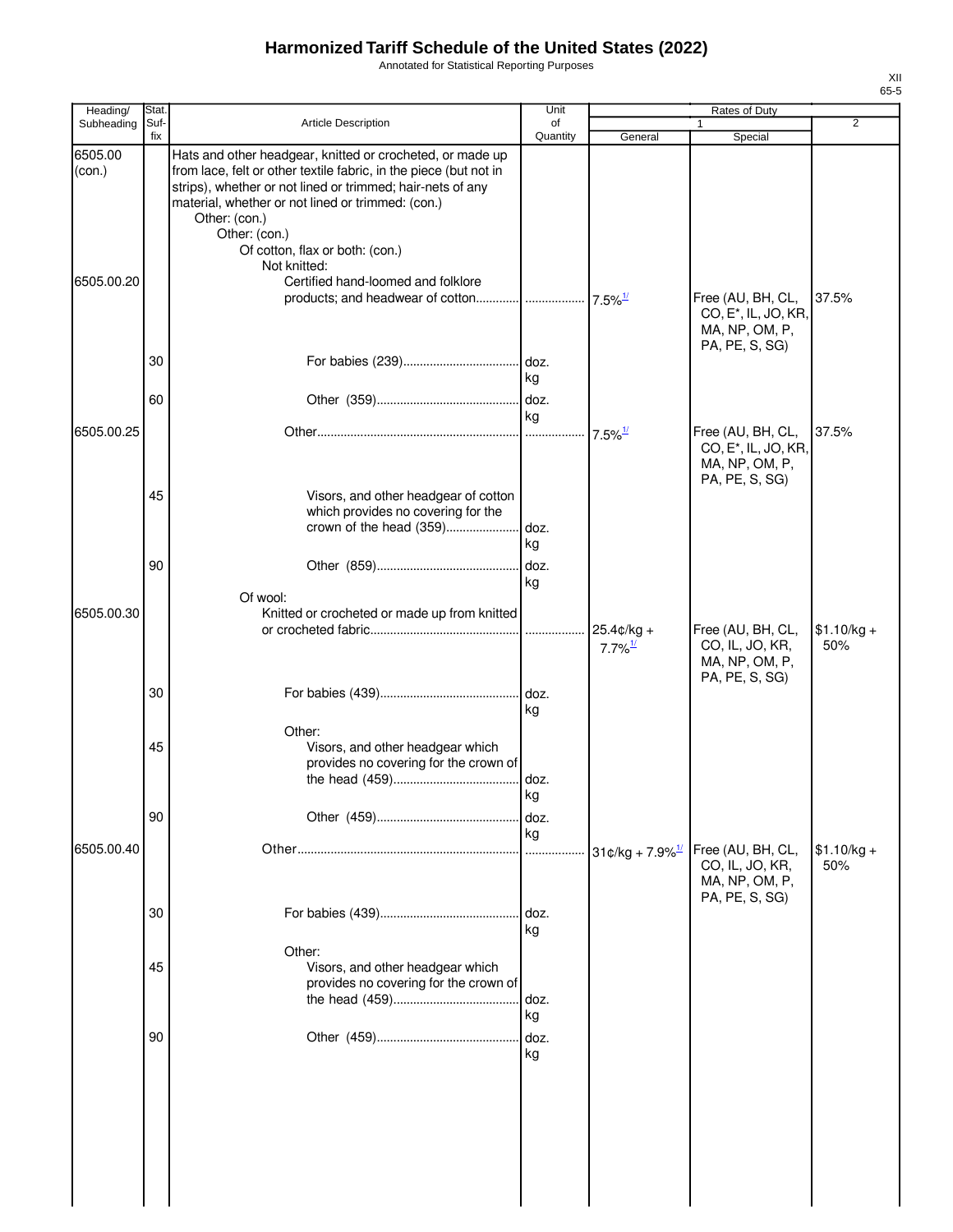Annotated for Statistical Reporting Purposes

| Heading/<br>Stat.  |                                                                                                                                                                                                                                                                                                                                                                                    | Unit           |                              | Rates of Duty                                                            |                   |
|--------------------|------------------------------------------------------------------------------------------------------------------------------------------------------------------------------------------------------------------------------------------------------------------------------------------------------------------------------------------------------------------------------------|----------------|------------------------------|--------------------------------------------------------------------------|-------------------|
| Subheading<br>Suf- | Article Description                                                                                                                                                                                                                                                                                                                                                                | of<br>Quantity | General                      | 1<br>Special                                                             | 2                 |
| 6505.00<br>(con.)  | Hats and other headgear, knitted or crocheted, or made up<br>from lace, felt or other textile fabric, in the piece (but not in<br>strips), whether or not lined or trimmed; hair-nets of any<br>material, whether or not lined or trimmed: (con.)<br>Other: (con.)<br>Other: (con.)<br>Of man-made fibers:<br>Knitted or crocheted or made up from knitted<br>or crocheted fabric: |                |                              |                                                                          |                   |
| 6505.00.50         |                                                                                                                                                                                                                                                                                                                                                                                    |                |                              | Free (AU, BH, CL,<br>CO, IL, JO, KR,<br>MA, NP, OM, P,<br>PA, PE, S, SG) | 90%               |
|                    |                                                                                                                                                                                                                                                                                                                                                                                    | kg             |                              |                                                                          |                   |
|                    | Other:<br>Visors, and other headgear which<br>provides no covering for the crown<br>of the head (659)                                                                                                                                                                                                                                                                              | doz.<br>kg     |                              |                                                                          |                   |
| 6505.00.60         |                                                                                                                                                                                                                                                                                                                                                                                    | doz.<br>kg     | $20¢/kg + 7\%^{\frac{7}{2}}$ | Free (AU, BH, CL,<br>CO, IL, JO, KR,<br>MA, NP, OM, P,                   | 99.2¢/kg +<br>65% |
|                    |                                                                                                                                                                                                                                                                                                                                                                                    | kg             |                              | PA, PE, S, SG)                                                           |                   |
|                    | Other:<br>Containing 23 percent or more by<br>weight of wool or fine animal hair                                                                                                                                                                                                                                                                                                   | doz.<br>kg     |                              |                                                                          |                   |
|                    | Other:<br>Visors, and other headgear<br>which provides no covering for<br>the crown of the head                                                                                                                                                                                                                                                                                    |                |                              |                                                                          |                   |
|                    | Other (659)                                                                                                                                                                                                                                                                                                                                                                        | doz.<br>kg     |                              |                                                                          |                   |
|                    |                                                                                                                                                                                                                                                                                                                                                                                    | kg             |                              |                                                                          |                   |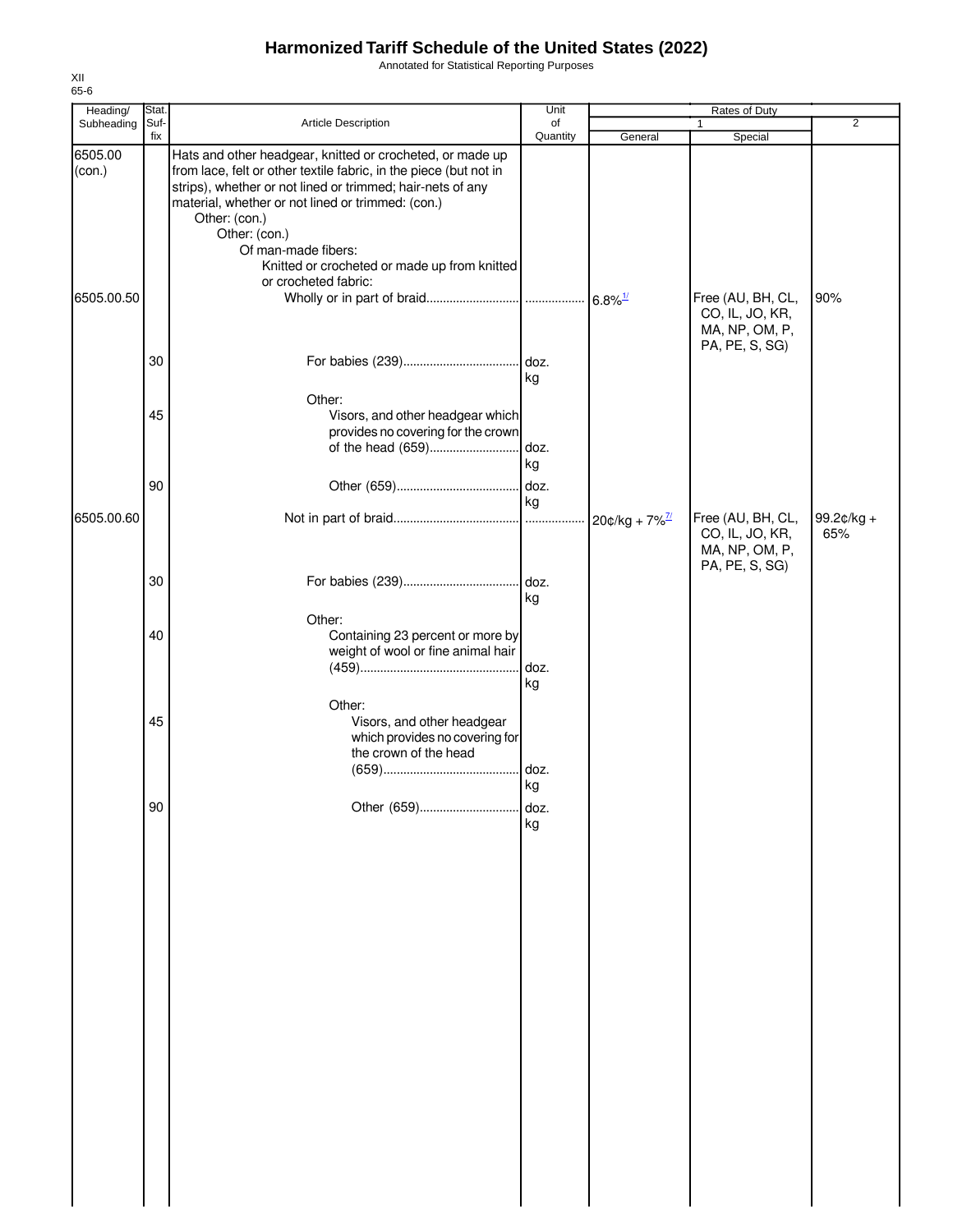Annotated for Statistical Reporting Purposes

| Heading/          | <b>Stat</b> |                                                                                                                                                                                                                                                                                                                   | Unit              | Rates of Duty                          |                                                        |                   |  |
|-------------------|-------------|-------------------------------------------------------------------------------------------------------------------------------------------------------------------------------------------------------------------------------------------------------------------------------------------------------------------|-------------------|----------------------------------------|--------------------------------------------------------|-------------------|--|
| Subheading        | Suf-<br>fix | Article Description                                                                                                                                                                                                                                                                                               | of<br>Quantity    | General                                | 1<br>Special                                           | $\overline{2}$    |  |
| 6505.00<br>(con.) |             | Hats and other headgear, knitted or crocheted, or made up<br>from lace, felt or other textile fabric, in the piece (but not in<br>strips), whether or not lined or trimmed; hair-nets of any<br>material, whether or not lined or trimmed: (con.)<br>Other: (con.)<br>Other: (con.)<br>Of man-made fibers: (con.) |                   |                                        |                                                        |                   |  |
| 6505.00.70        |             | Other:                                                                                                                                                                                                                                                                                                            |                   |                                        | Free (AU, BH, CL,<br>CO, IL, JO, KR,<br>MA, OM, P, PA, | 90%               |  |
|                   | 30          |                                                                                                                                                                                                                                                                                                                   | kg                |                                        | PE, S, SG)                                             |                   |  |
|                   | 45          | Other:<br>Visors, and other headgear which<br>provides no covering for the crown<br>of the head (659)                                                                                                                                                                                                             | doz.<br>kg        |                                        |                                                        |                   |  |
| 6505.00.80        | 90          |                                                                                                                                                                                                                                                                                                                   | . doz.<br>kg<br>. | $18.7$ ¢/kg +<br>$6.8\%$ <sup>8/</sup> | Free (AU, BH, CL,<br>CO, IL, JO, KR,                   | 99.2¢/kg +<br>65% |  |
|                   | 15          | Nonwoven disposable headgear                                                                                                                                                                                                                                                                                      |                   |                                        | MA, NP, OM, P,<br>PA, PE, S, SG)                       |                   |  |
|                   |             | without peaks or visors9<br>Other:                                                                                                                                                                                                                                                                                | . doz.<br>kg      |                                        |                                                        |                   |  |
|                   | 45          | For babies (239)<br>Other:                                                                                                                                                                                                                                                                                        | doz.<br>kg        |                                        |                                                        |                   |  |
|                   | 50          | Visors, and other headgear<br>which provides no covering for<br>the crown of the head                                                                                                                                                                                                                             | doz.<br>kg        |                                        |                                                        |                   |  |
|                   | 90          | Other (659)                                                                                                                                                                                                                                                                                                       | doz.<br>kg        |                                        |                                                        |                   |  |
|                   |             |                                                                                                                                                                                                                                                                                                                   |                   |                                        |                                                        |                   |  |
|                   |             |                                                                                                                                                                                                                                                                                                                   |                   |                                        |                                                        |                   |  |
|                   |             |                                                                                                                                                                                                                                                                                                                   |                   |                                        |                                                        |                   |  |
|                   |             |                                                                                                                                                                                                                                                                                                                   |                   |                                        |                                                        |                   |  |
|                   |             |                                                                                                                                                                                                                                                                                                                   |                   |                                        |                                                        |                   |  |
|                   |             |                                                                                                                                                                                                                                                                                                                   |                   |                                        |                                                        |                   |  |
|                   |             |                                                                                                                                                                                                                                                                                                                   |                   |                                        |                                                        |                   |  |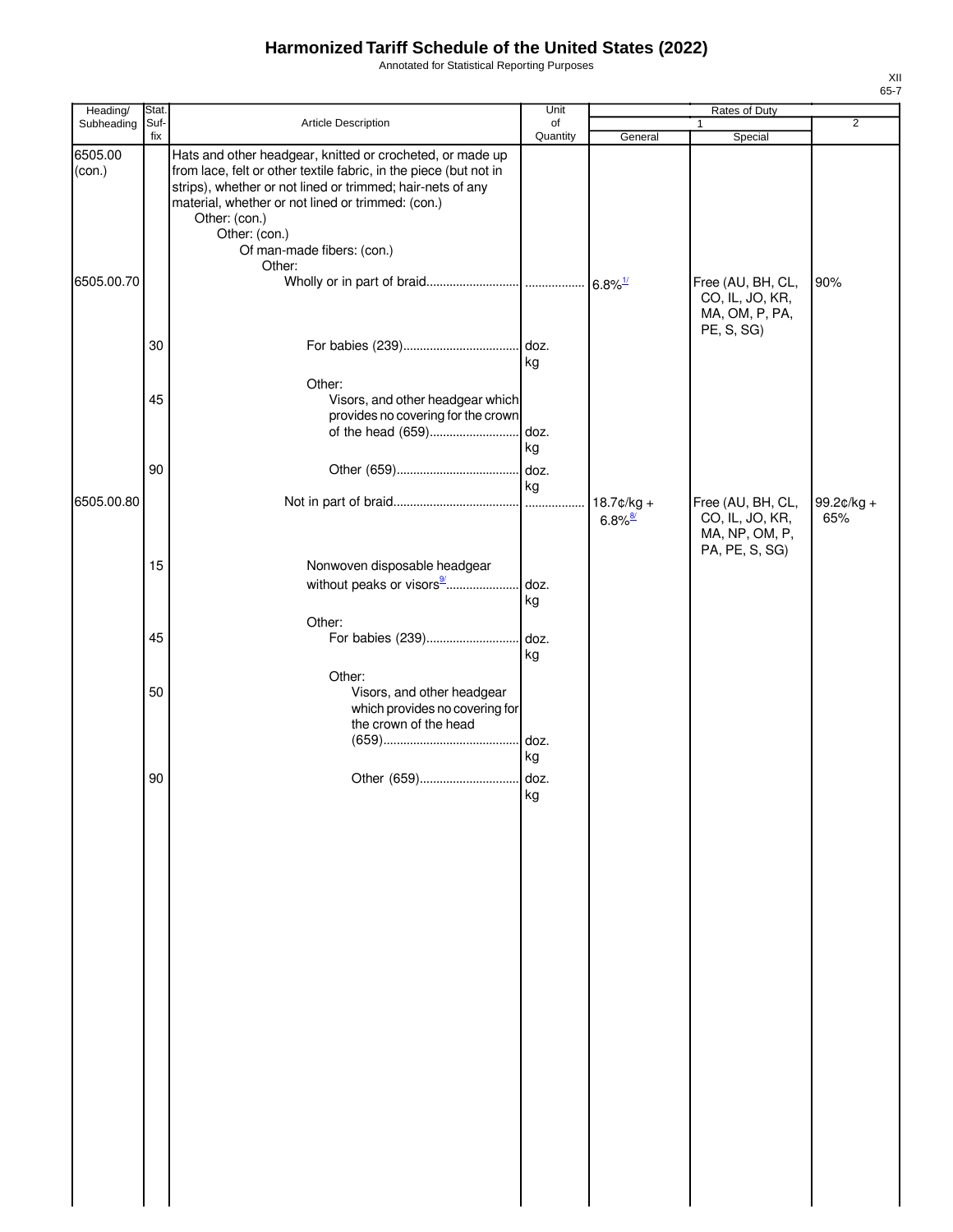Annotated for Statistical Reporting Purposes

| Heading/          | Stat.  |                                                                                                                                                                                                                                                   | Unit       |                       |                                                                    |                |
|-------------------|--------|---------------------------------------------------------------------------------------------------------------------------------------------------------------------------------------------------------------------------------------------------|------------|-----------------------|--------------------------------------------------------------------|----------------|
| Subheading        | Suf-   | Article Description                                                                                                                                                                                                                               | of         |                       | 1                                                                  | $\overline{2}$ |
| 6505.00<br>(con.) | fix    | Hats and other headgear, knitted or crocheted, or made up<br>from lace, felt or other textile fabric, in the piece (but not in<br>strips), whether or not lined or trimmed; hair-nets of any<br>material, whether or not lined or trimmed: (con.) | Quantity   | General               | Special                                                            |                |
| 6505.00.90        |        | Other: (con.)<br>Other: (con.)                                                                                                                                                                                                                    | .          | 20.7¢/kg +            | Free (AU, BH, CL,                                                  | 99.2¢/kg +     |
|                   |        |                                                                                                                                                                                                                                                   |            | $7.5\%$ <sup>1/</sup> | CO, IL, JO, KR,<br>MA, NP, OM, P,<br>PA, PE, S, SG) <sup>10/</sup> | 65%            |
|                   | $30\,$ | Containing 70 percent or more by weight of<br>Other:                                                                                                                                                                                              | doz.<br>kg |                       |                                                                    |                |
|                   | 45     | Of fine animal hair (459)                                                                                                                                                                                                                         | doz.<br>kg |                       |                                                                    |                |
|                   | 50     |                                                                                                                                                                                                                                                   | kg         |                       |                                                                    |                |
|                   | 76     | Other:<br>Of unspun vegetable fibers doz.                                                                                                                                                                                                         | kg         |                       |                                                                    |                |
|                   | 89     |                                                                                                                                                                                                                                                   | doz.<br>kg |                       |                                                                    |                |
|                   |        |                                                                                                                                                                                                                                                   |            |                       |                                                                    |                |
|                   |        |                                                                                                                                                                                                                                                   |            |                       |                                                                    |                |
|                   |        |                                                                                                                                                                                                                                                   |            |                       |                                                                    |                |
|                   |        |                                                                                                                                                                                                                                                   |            |                       |                                                                    |                |
|                   |        |                                                                                                                                                                                                                                                   |            |                       |                                                                    |                |
|                   |        |                                                                                                                                                                                                                                                   |            |                       |                                                                    |                |
|                   |        |                                                                                                                                                                                                                                                   |            |                       |                                                                    |                |
|                   |        |                                                                                                                                                                                                                                                   |            |                       |                                                                    |                |
|                   |        |                                                                                                                                                                                                                                                   |            |                       |                                                                    |                |
|                   |        |                                                                                                                                                                                                                                                   |            |                       |                                                                    |                |
|                   |        |                                                                                                                                                                                                                                                   |            |                       |                                                                    |                |
|                   |        |                                                                                                                                                                                                                                                   |            |                       |                                                                    |                |
|                   |        |                                                                                                                                                                                                                                                   |            |                       |                                                                    |                |
|                   |        |                                                                                                                                                                                                                                                   |            |                       |                                                                    |                |
|                   |        |                                                                                                                                                                                                                                                   |            |                       |                                                                    |                |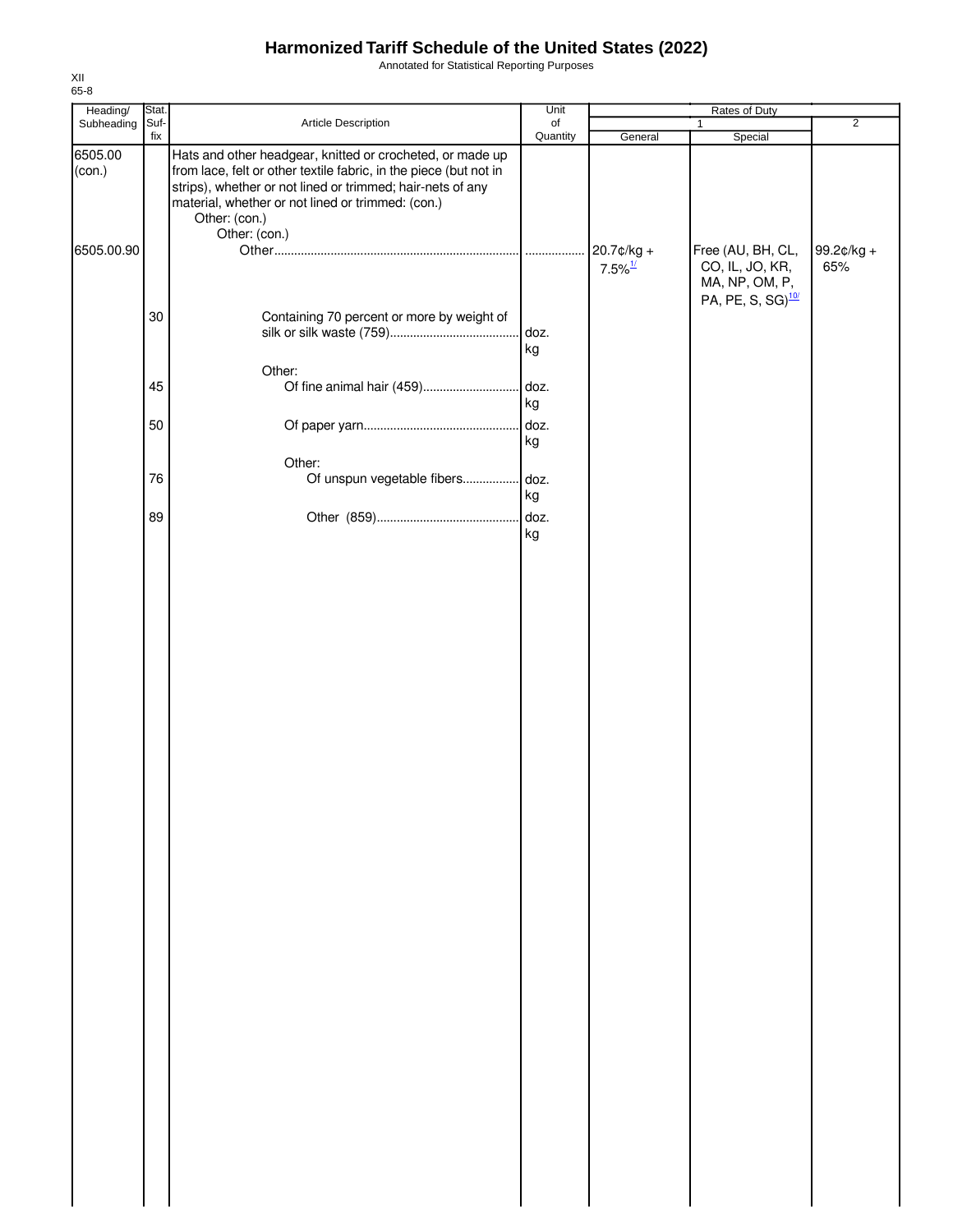Annotated for Statistical Reporting Purposes

| Heading/                      | Stat.       |                                                                                   | Unit                         |                    | Rates of Duty                                                                                |                |
|-------------------------------|-------------|-----------------------------------------------------------------------------------|------------------------------|--------------------|----------------------------------------------------------------------------------------------|----------------|
| Subheading                    | Suf-<br>fix | Article Description                                                               | of<br>Quantity               | General            | 1<br>Special                                                                                 | $\overline{2}$ |
| 6506<br>6506.10<br>6506.10.30 |             | Other headgear, whether or not lined or trimmed:<br>Safety headgear:              |                              |                    |                                                                                              | $$1.10/kg +$   |
|                               | 30          |                                                                                   | kg                           |                    |                                                                                              | 40%            |
|                               | 45          | Other:<br>Athletic, recreational and sporting                                     | kg                           |                    |                                                                                              |                |
|                               | 75          |                                                                                   | doz.<br>kg                   |                    |                                                                                              |                |
| 6506.10.60                    | 30          |                                                                                   | .                            | Free <sup>5/</sup> |                                                                                              | 25%            |
|                               | 45          | Other:<br>Athletic, recreational and sporting                                     | kg<br>doz.<br>kg             |                    |                                                                                              |                |
|                               | 75          |                                                                                   | kg                           |                    |                                                                                              |                |
| 6506.91.00                    | 30          | Other:                                                                            | doz.                         | Free <sup>1/</sup> |                                                                                              | 25%            |
|                               | 45          | Visors, or other headgear which provides no<br>covering for the crown of the head | kg<br>doz.                   |                    |                                                                                              |                |
|                               | 60          |                                                                                   | kg<br>doz.<br>kg             |                    |                                                                                              |                |
| 6506.99<br>6506.99.30         | 00          | Of other materials:                                                               | doz 3.3% <sup>1/</sup><br>kg |                    | Free (A*, AU, BH,<br>CL, CO, D, E, IL,<br>JO, KR, MA, NP,<br>OM, P, PA, PE, S,               | 50%            |
| 6506.99.60 00                 |             |                                                                                   | doz 8.5% <sup>1/</sup><br>kg |                    | SG)<br>Free (A*, AU, BH,<br>CL, CO, D, E, IL,<br>JO, KR, MA, NP,<br>OM, P, PA, PE, S,<br>SG) | 35%            |
|                               |             | 6507.00.00 00 Headbands, linings, covers, hat foundations, hat frames, peaks      | kg                           | Free <sup>1/</sup> |                                                                                              | 35%            |
|                               |             |                                                                                   |                              |                    |                                                                                              |                |
|                               |             |                                                                                   |                              |                    |                                                                                              |                |
|                               |             |                                                                                   |                              |                    |                                                                                              |                |
|                               |             |                                                                                   |                              |                    |                                                                                              |                |
|                               |             |                                                                                   |                              |                    |                                                                                              |                |